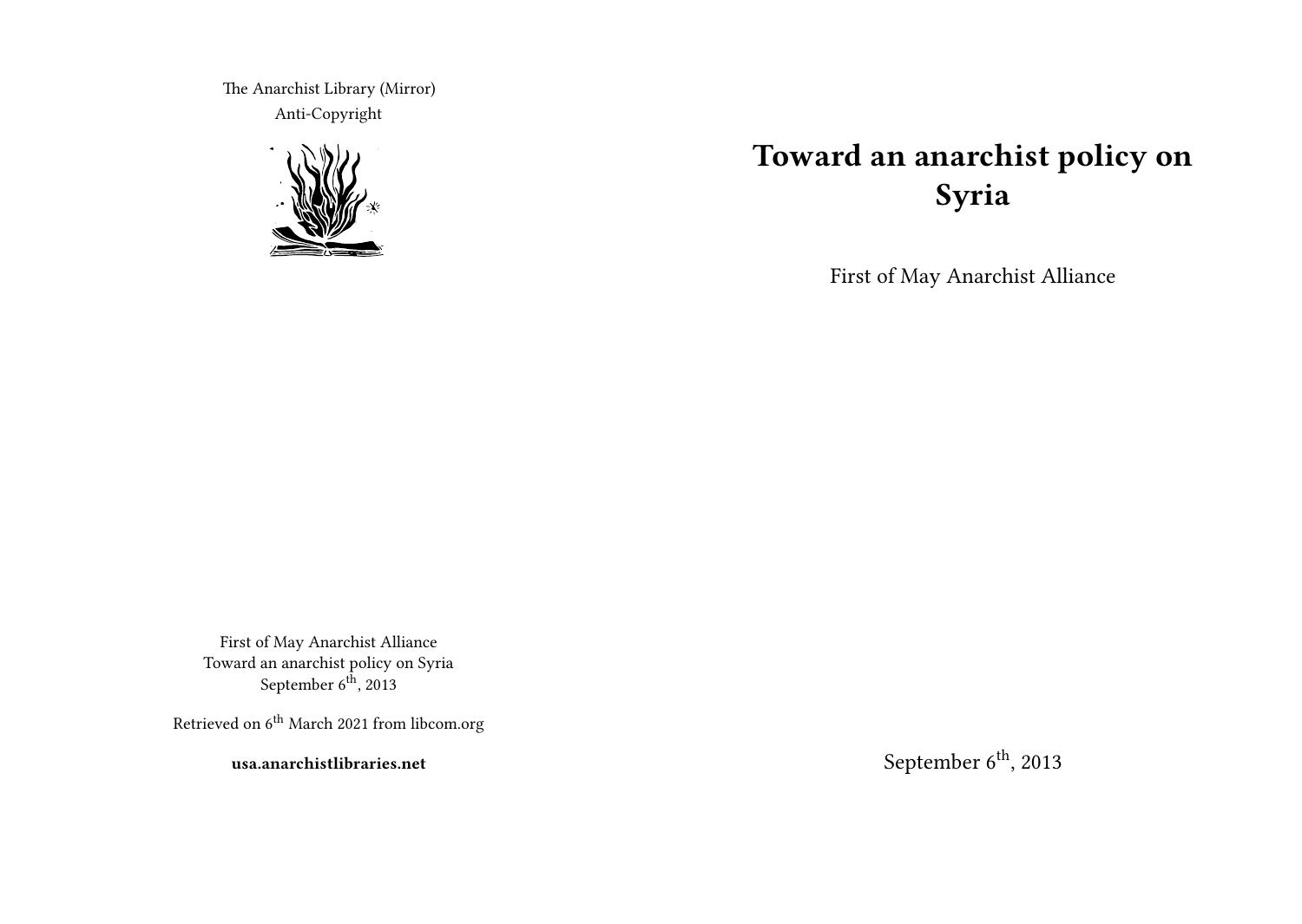we think it quite likely that Assad was responsible. Nonetheless, we think it is a mistake to call for or support military intervention–either limited or broad–by the US or its allies. Any air strike by the US or its allies will only serve to disorient the popular Syrian revolution, shifting the centrality of the uprising from domestic opposition to that of a Western imperial effort. The US/Western aim, obviously, is to control and limit the revolution, make sure any new government follows pro-Western policies, and that power will be in the hands of pro-Western elites and not the people. In place of calling for or relying on Western intervention, the rebels should be demanding arms with no strings attached, should militantly oppose intervention in Syria under whatever pretext, and should resolutely resist efforts by outside forces to exert any kind of control over their revolution.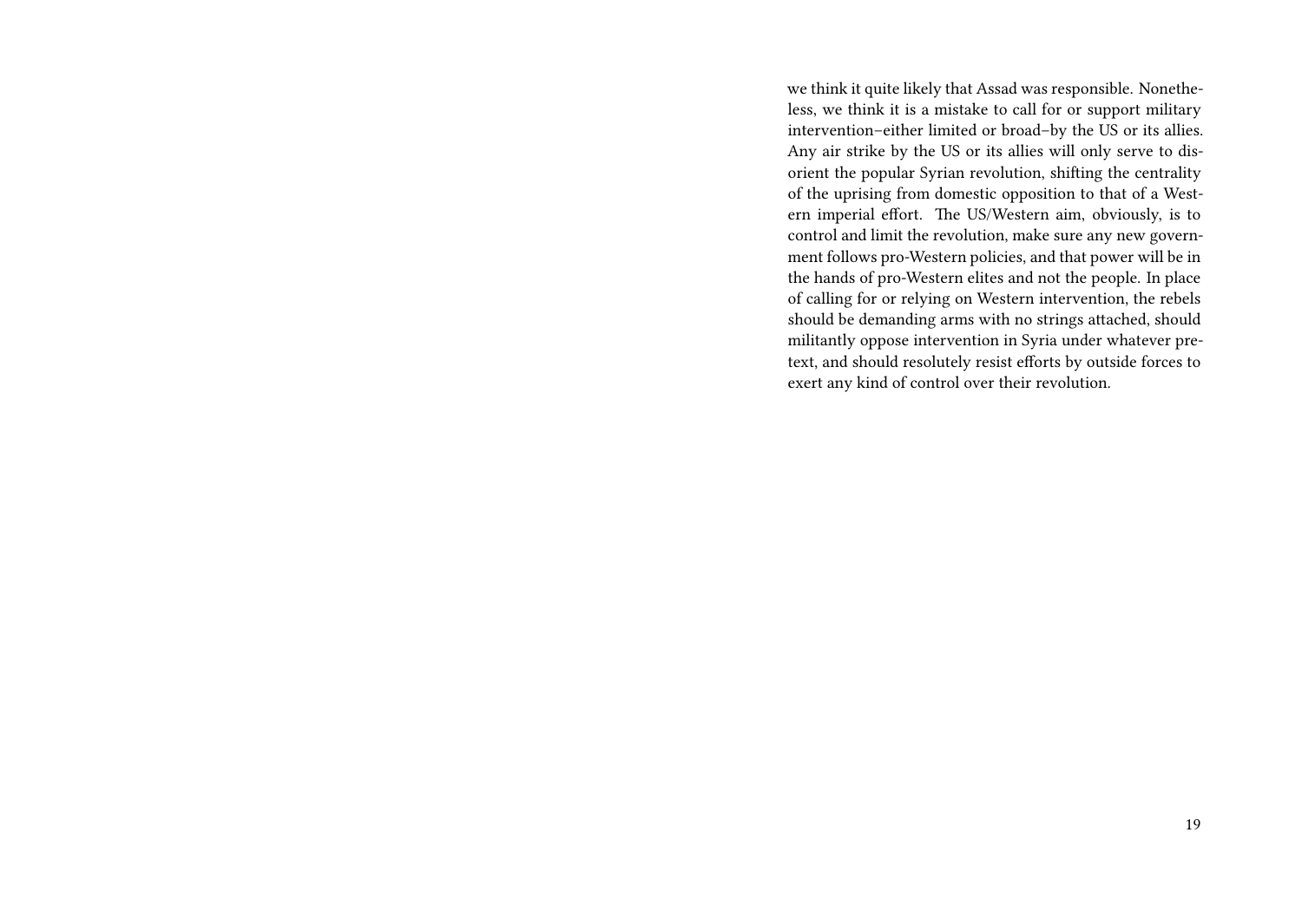of religious Muslims to organize themselves and participate in the movement.

As in all the movements we participate in we should advocate for grassroots democracy, direct action, and solidarity with other struggles and oppose hierarchal control, legalistic strategy, and protective isolation. In all our work we should seek to make anti-authoritarian revolution a pole of discussion, action and interest.

E. Increasingly, what is missing is the independent, selforganization of popular resistance. This is what made the Arab Spring and had an effect all over the world. Without an independent expression of this popular resistance, we fear the energy of the past 3 years will be channeled into military or fundamentalist approaches. Across the region, from Syria to Egypt, the radical and democratic currents from below have not been able to sustain themselves because of the inability to articulate and gain wide support organizationally and politically.

If the Syrian rebels become dominated by authoritarian fundamentalist forces or if the struggle does, in fact, turn into a region-wide conflict between forces backed by the United States, the European nations, and Israel, and those supported by Russia, China, and Iran, we might have to consider adopting an alternate position. But, for the moment, and based on the information we have, this is the position we should advocate.

F. At the moment we publish, there has been a dramatic urging for attack on the Assad government after recent chemical weapons use in the Damascus suburb of Ghouta. All sides are in dispute over responsibility for the attack, with the Assad government blaming the rebels and the rebels and the US blaming Assad. With the limited information we have,

## **Contents**

| II. International and Historic Context 5      |   |
|-----------------------------------------------|---|
| A. The ebbing of the power of US imperialism. | 5 |
| <b>B.</b> The decline of the West. 7          |   |
| C. The problem of imperialist imposed na-     |   |
| tional identities. 8                          |   |
| III. The Syrian Revolution 9                  |   |
|                                               |   |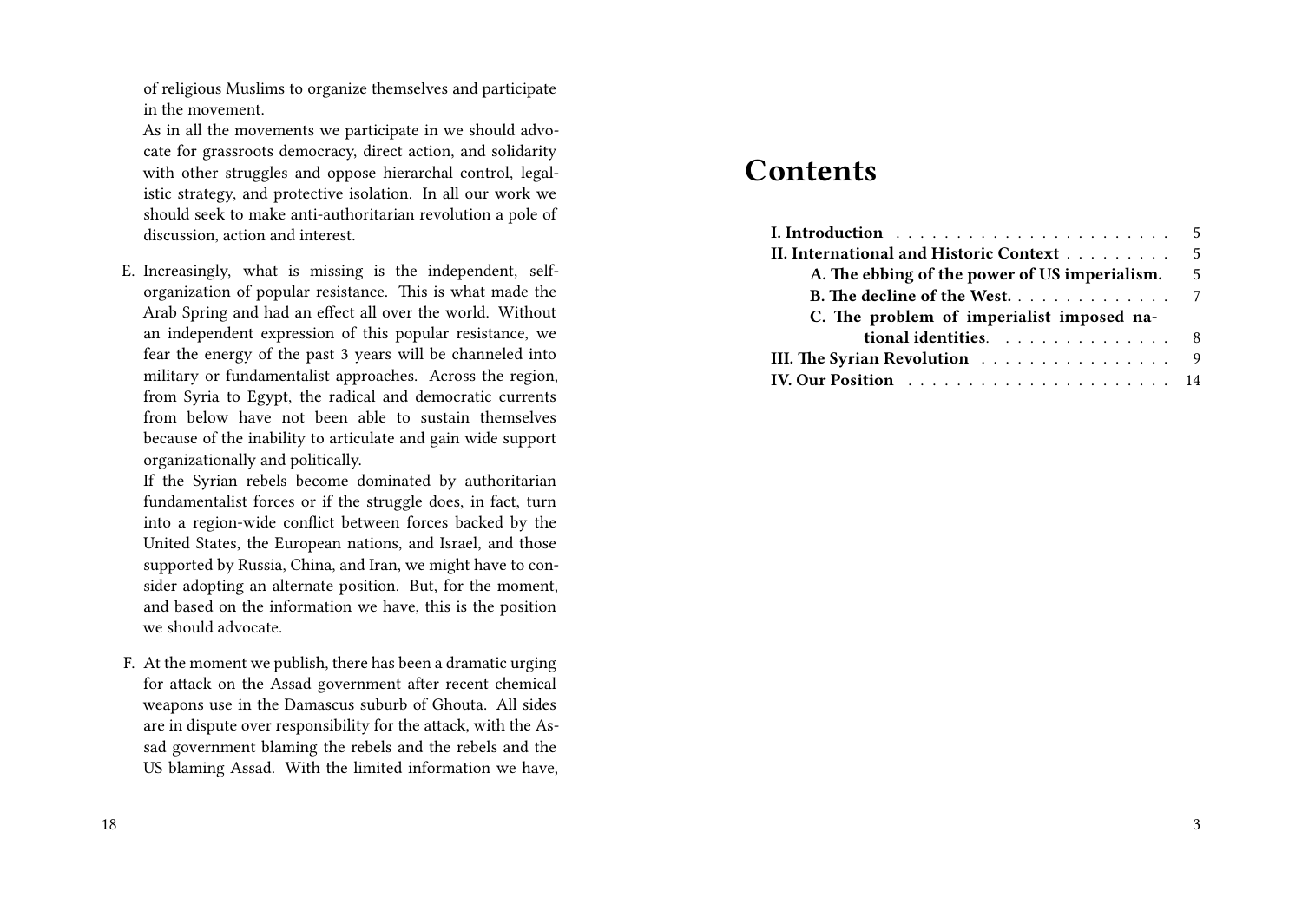other policies, neither of which is satisfactory. One would be to give full (military and political) support to the rebel forces, which runs the danger of spreading illusions about them, thus disorienting the popular classes in the aftermath of the military struggle. The other would be to adopt a "plague on both your houses" approach, which would mean attempting to remain neutral between the pro- and anti-Assad forces and allowing the military struggle to play out without anarchist intervention. At least at this juncture, we should prefer a policy that would enable us to intervene in the struggle on the side of the anti-Assad forces, while continuing to advocate and organize for an anarchist revolution.

D. For those of us far away from the frontlines, the same general approach applies.

First, we should attempt to alert our friends, family, coworkers, and comrades to the important struggle underway in Syria. We should promote and circulate anti-authoritarian news coverage, analysis, and requests for solidarity, especially from anarchists and anti-authoritarians in Syria and the Middle East. We should argue against those activists who uphold the Assad regime as some sort of principled anti-imperialist force or unselfish friend of the Palestinians. Where possible (and feasible, given our small numbers and competing priorities) we should join protest movements and solidarity campaigns in support of the revolution in Syria. Anarchists should be constructive participants in these movements while also advocating our specific concerns and vision. While defending the rebels right to obtain weapons by any means necessary, we should expose the motives of, and argue against any reliance on the U.S., other Western powers, or the rich Gulf states. We should oppose authoritarian fundamentalism, particularly the reactionary sexist and sectarian politics, while also defending the rights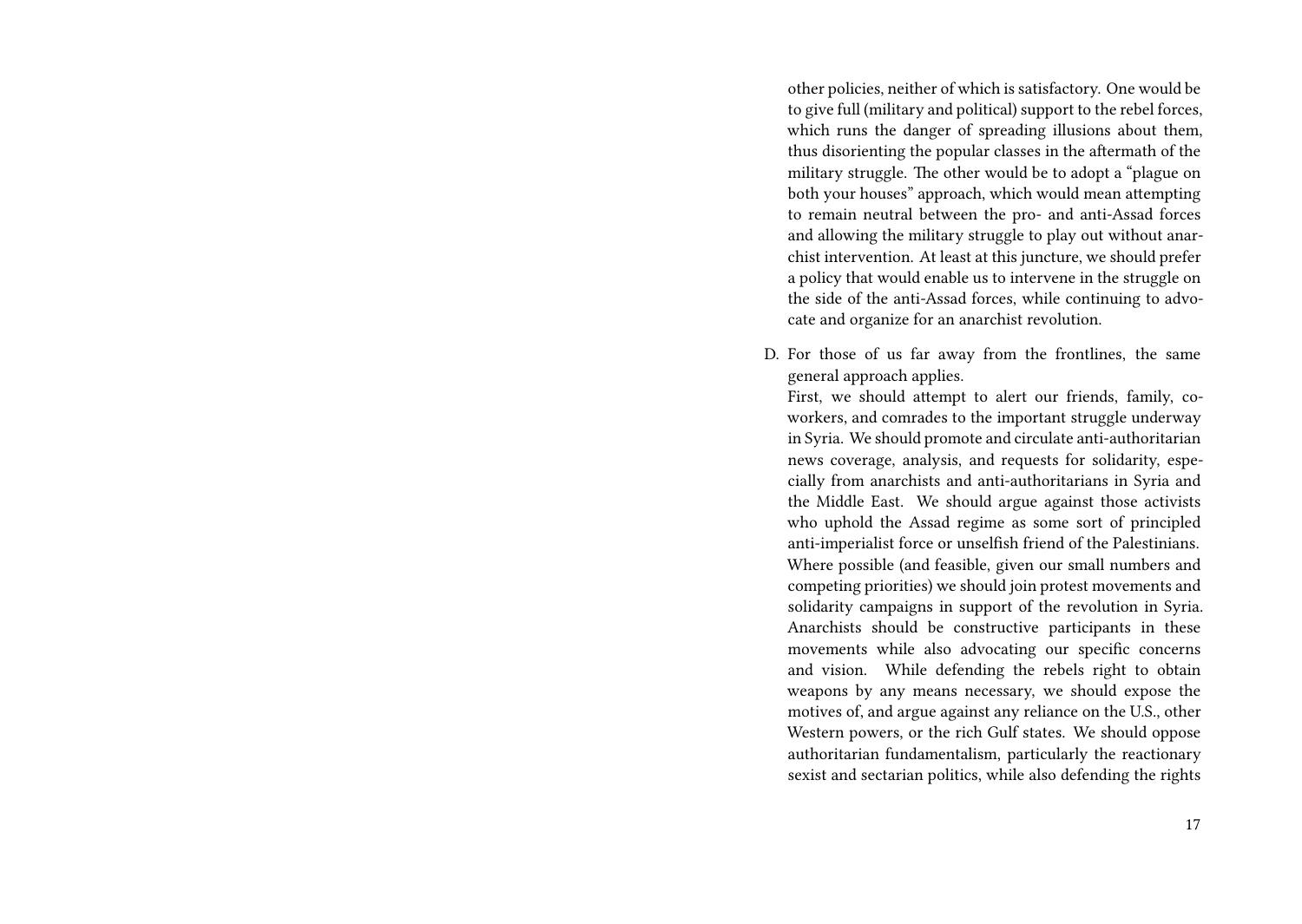maintaining the existing class structure of Syria intact. Thus, while we favor the overthrow of the Assad regime, we do not wish to spread illusions about what the opposition leaders' goals are, what kind of societies they wish to establish, and whom they really represent. The tactics we advocate of independent intervention and tactical blocs enables us to do this. If anarchists had a significant presence in Syria today we should simultaneously attempt to coordinate our activity (including military actions, if we had fighting forces) with the political organizations and armed forces of the other anti-Assad organizations, while carrying out our own independent propaganda and agitation among the lower classes. This propaganda and agitation would explain that, while they, too, should be fighting alongside the bourgeois forces that are currently leading the struggle, they should have no illusions in what those forces represent. Instead, they should utilize the struggle to organize to take power for themselves, that is, to set up popular councils and other mass democratic structures to run their communities, the enterprises in which they work, and Syrian society as a whole. Thus, assuming that the rebel forces are victorious against Assad, we and the popular classes would be in a strong position to continue the fight for a true social revolution under whatever transitional government is set up in the aftermath of the armed conflict.

C. In sum, what we are proposing amounts to seeking to establish a tactical bloc with the other forces involved in the struggle against the Assad regime while maintaining our own independent organizations and carrying out independent activity to foment anarchist revolution. This includes exposing the bourgeois, non-popular nature of the groups with whom we are in a temporary alliance.

If we do not advocate this approach, or something like it, we are left to choose (and perhaps to vacillate) between two

## **I. Introduction**

At the moment, the Middle East (taken broadly, that is, the area from North Africa to Pakistan) is the part of the world experiencing the greatest political instability and undergoing the most rapid change. At the center of the turmoil is Syria, now in its third year of civil war with no sign of any resolution in sight. Given the centrality of Syria to global politics, it is essential that anarchists understand what is going on there and develop a critical attitude toward the events that are unfolding. Unfortunately, we are not experts on the history and current dynamics of Syria and of the Middle East as a whole. The following theses are therefore presented with humility. We would greatly appreciate input from others, particularly those with greater background in the area, especially anarchists living in the region, in the development of our position.

## **II. International and Historic Context**

It is impossible to understand what is going on in Syria today without some knowledge of the international and historical context in which the events are taking place. In very broad strokes, it is worth mentioning:

#### **A. The ebbing of the power of US imperialism.**

The United States became the hegemonic power in the Middle East during the 1950s, taking the place of British imperialism, whose weakness had been revealed by the events of World War II and the immediate post-war period. This hegemony (which included the colonial powers of Western Europe as junior partners) was occasionally challenged by the Russians (then in the form of the Soviet Union), who sought to intervene in the area by supporting nationalist, anti-imperialist forces.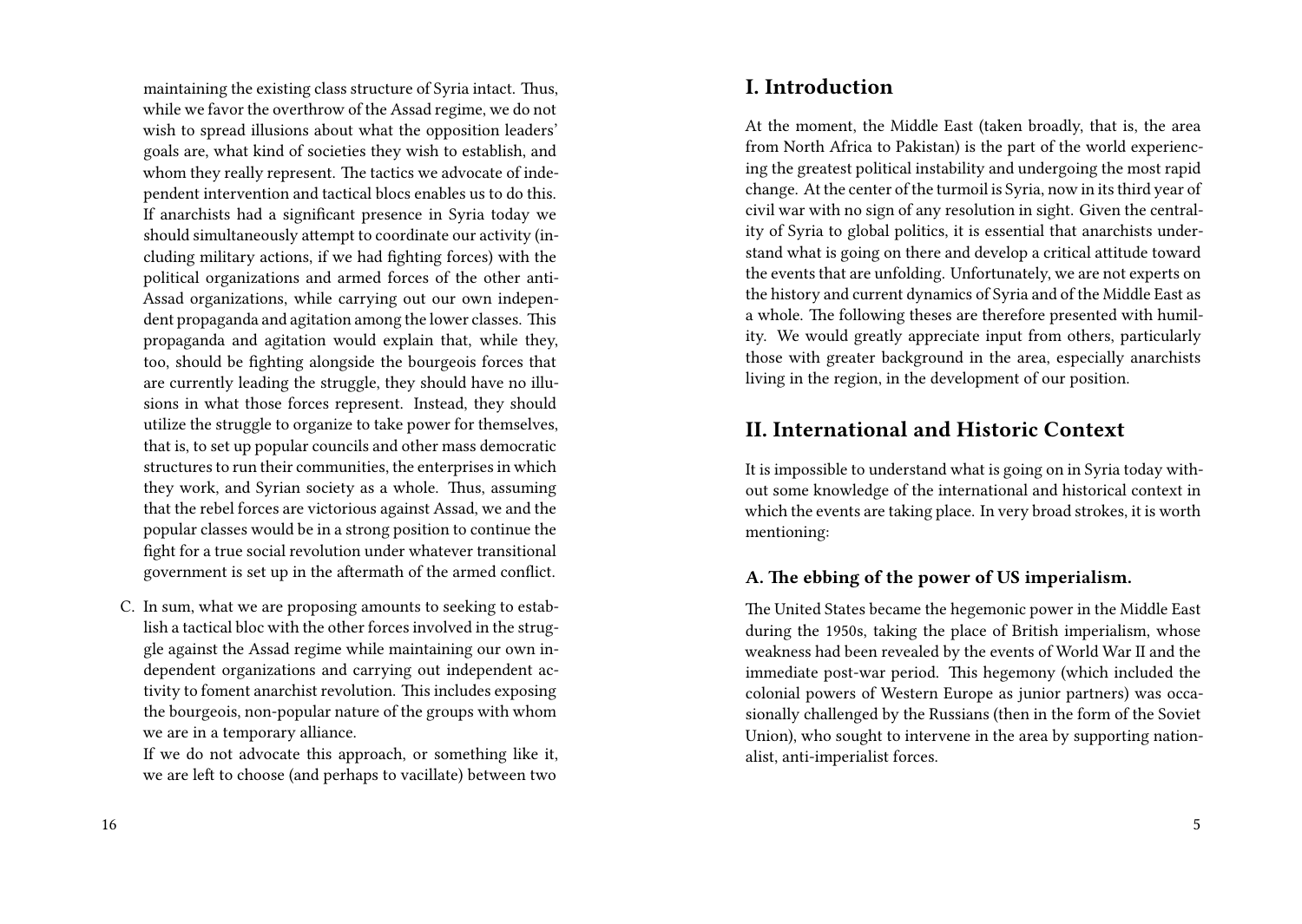These forces often took power through "national revolutions," usually military coups led by junior officers, who, once in power, tilted toward, and received aid from, the Soviet Union. Such regimes included Nasser's in Egypt, a similar one in Syria (which from 1958 to 1961 was united with Egypt in the so-called "United Arab Republic"), and one in Iraq. When Nasser died, he was replaced by Anwar al-Sadat, who eventually (in 1979) signed a peace treaty with Israel and aligned Egypt firmly with the United States. In Iraq and Syria, a series of military coups brought to power strongmen, Saddam Hussein in Iraq and Hafez al-Assad in Syria, respectively, who sought to play off the USSR and the United States, while generally leaning toward the Russians. In Iran, a secular nationalist, Mossadeq, was overthrown by US-backed coup in 1953, which brought to power the very pro-West Shah. He was overthrown in 1979 and replaced by a Shiite theocratic government (still in power) which has generally opposed both the US and the Russians. Despite all this, the overall power of US imperialism, based firmly on Israel, Jordan, Saudi Arabia, and after 1979, Egypt, was never seriously threatened.

Today, however, US imperialism is in retreat, as the economic crisis of 2008 has exposed the underlying economic and social problems of US society. Meanwhile, there is no country which, at least as of yet, has the power to take its place. Although Chinese imperialism, the international extension of the state capitalist system in China, is increasing its penetration of many areas of the globe (including the United States, Canada, Western Europe, Africa, and Latin America), it is not yet capable of taking the United States' place as the hegemonic power in any one region, and certainly not in the Middle East. This weakening of overall imperialist domination, combined with the effects of globalization on the countries in the area, has inspired political and social forces among the middle classes to seek political power for themselves. These groups, including militant Islamic organizations and pro-Western liberals, have managed to assume the leadership of much broader social majority of the Syrian people are fighting against an arbitrary dictatorship. The overthrow of that regime would be a victory for the Syrian people. It would also create a situation which, however temporary it might be, would give the Syrian workers and peasants, as well as consciously libertarian forces, the opportunity to pursue the struggle for real freedom. We advocate this position in spite of the fact that the United States and its allies in Western Europe and elsewhere have given diplomatic support, humanitarian aid, and now arms, to the rebels. While we never feel comfortable being on the same side as the United States, we do not see the rebels as mere proxies for the imperialists, under their control and dependent on them financially. Particularly because of the hesitancy of the US to get involved and despite the presence in their ranks of Syrian and foreign Islamic fundamentalist militias, the rebel armies still appear to be independent, popular forces and therefore worthy of support.

B. Yet, in supporting the Syrian rebels, it is important to clarify what kind of support we are talking about. As far as we can tell, the leadership of the struggle in Syria is made up of a combination of pro-Western liberals, moderate Islamic organizations, and fundamentalist Islamic militias. (And as the fighting continues, it is likely that the fundamentalists will increasingly dominate the rebel coalition. Some of these forces are fiercely authoritarian and would be even worse than the Assad regime in whatever area they could establish power) None of these forces in any serious sense represents the people. In other words, rather than aiming at a revolution that overturns hierarchical power relations and establishes the democratic, egalitarian rule of the lower classes, they aim simply to set up some kind of traditional, classbased government — a US-style bourgeois democracy, a moderate Islamic regime, or a fundamentalist theocracy — while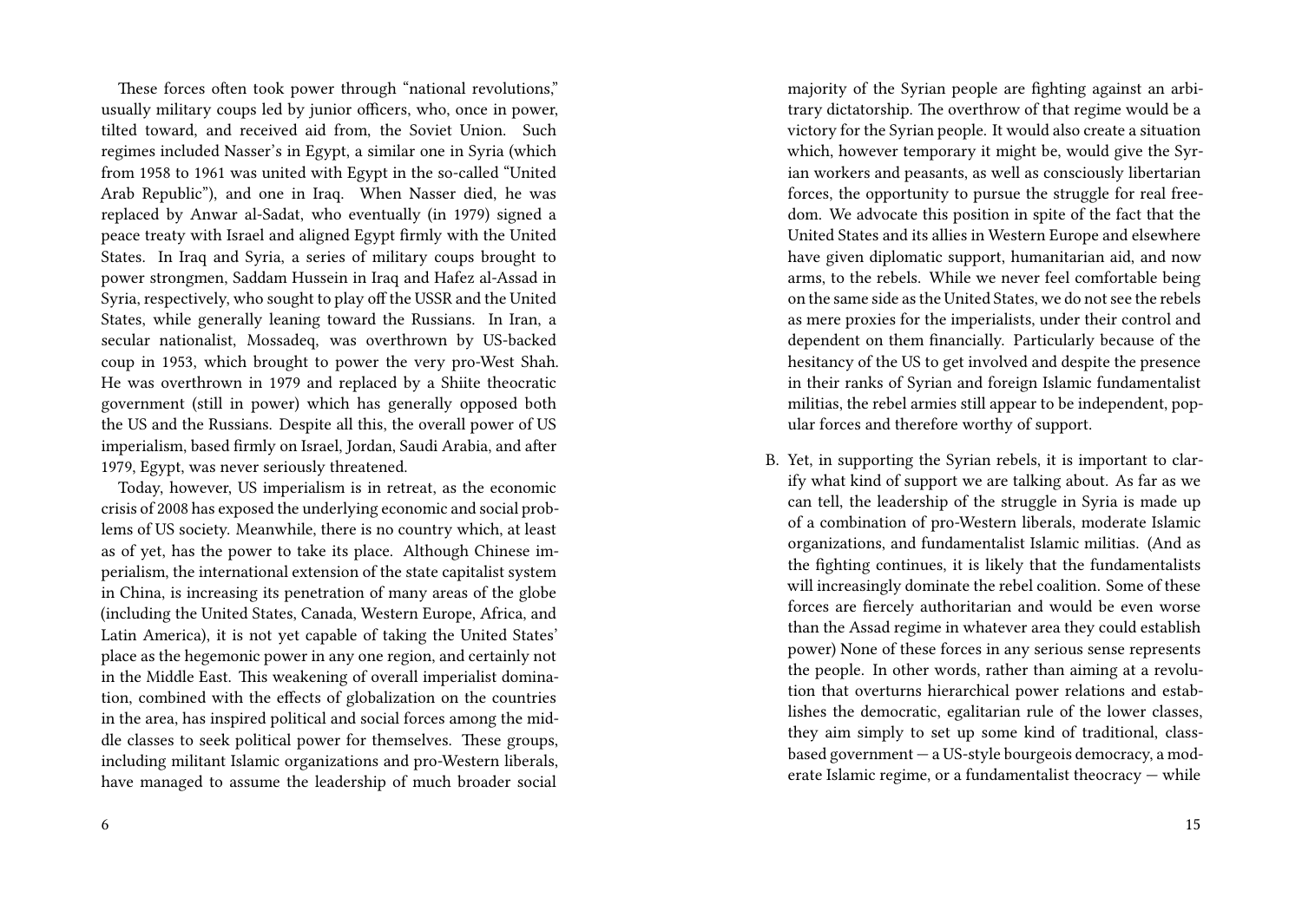hesitated to supply arms to the rebels, let alone take stronger measures, such as establishing a no-fly zone to protect the rebel forces from Assad's aerial bombardment. Meanwhile, the Russian, the Iranian, and the Chinese governments have had fewer scruples, using their diplomatic leverage to support the Assad regime and, at least in the case of the Russians and Iranians, supplying armed forces and weapons to the Syrian military. The result is that the United States now finds itself behind the 8-ball. As we write this, the Obama administration, citing the Assad government's use of chemical weapons as its rationale, has decided to send some weapons (mostly small arms and perhaps some anti-tank guns) to the rebels. This is not likely to make much of a difference to the outcome of the struggle.

H. To make matters worse, the struggle in Syria now seems to be spilling over into Lebanon, as Shia militias there (perhaps under directive from Assad) have begun firing into Sunni communities, with Sunni militias returning fire. There have also been exchanges of gunfire across the Syrian-Israeli border. One possible result of all this is that the Syrian struggle, which began as a popular rebellion against a brutal dictatorship, may escalate into a region-wide conflict, a proxy war in which the major powers line up behind the opposing (sectarian) forces. Such an escalation, if left unchecked, could threaten an even bigger conflagration.

## **IV. Our Position**

In light of this complex and rapidly developing situation, what position should anarchists take?

A. Our own view is that we should see the conflict in Syria as still being predominantly a popular revolution in which the layers who have been plagued by rampant unemployment (particularly among young people), decrepit housing and urban infrastructures, inflation, and the other results of uneven economic growth. The results of this complex social process have included the recent revolutions in Tunisia, Egypt, and Libya, and the revolution, now taking the form of a civil war, in Syria.

#### **B. The decline of the West.**

The longer range historical context in which the events in Syria and the Middle East as a whole are taking place is the global decline of the West, that is, the waning of the international hegemony of the European nations and their offshoots. This hegemony was rooted in the explosive economic expansion that began in Western Europe in (roughly) 1500, based on the development, first, of mercantile capitalism, and then, 300 years later, of industrial capitalism. This dynamic growth was an international phenomenon, resulting in the emergence and spread of what became known as Western imperialism. While this imperialism met with comparatively little resistance from the indigenous populations of the Western hemisphere, who succumbed rather quickly to military conquest and, even more so, to diseases for which they had no immunity, it was not so fortunate elsewhere in the world. This was especially the case in the Middle East, where highly cultured, technologically advanced civilizations had existed for many centuries. Here, European penetration was only partial; entire countries, including Afghanistan, Persia/Iran, and Turkey, were never fully conquered by Europeans/ European-Americans. The result, for several hundred years, was an unstable stalemate between the ruling (landlord and capitalist) classes of the West, on the one hand, and the ruling elites of the Middle East (however we might define them, e.g. semi-feudal, bureaucratic, Asiatic-despotic) on the other.

In fact, the conflict between the two regions goes back even further. Specifically: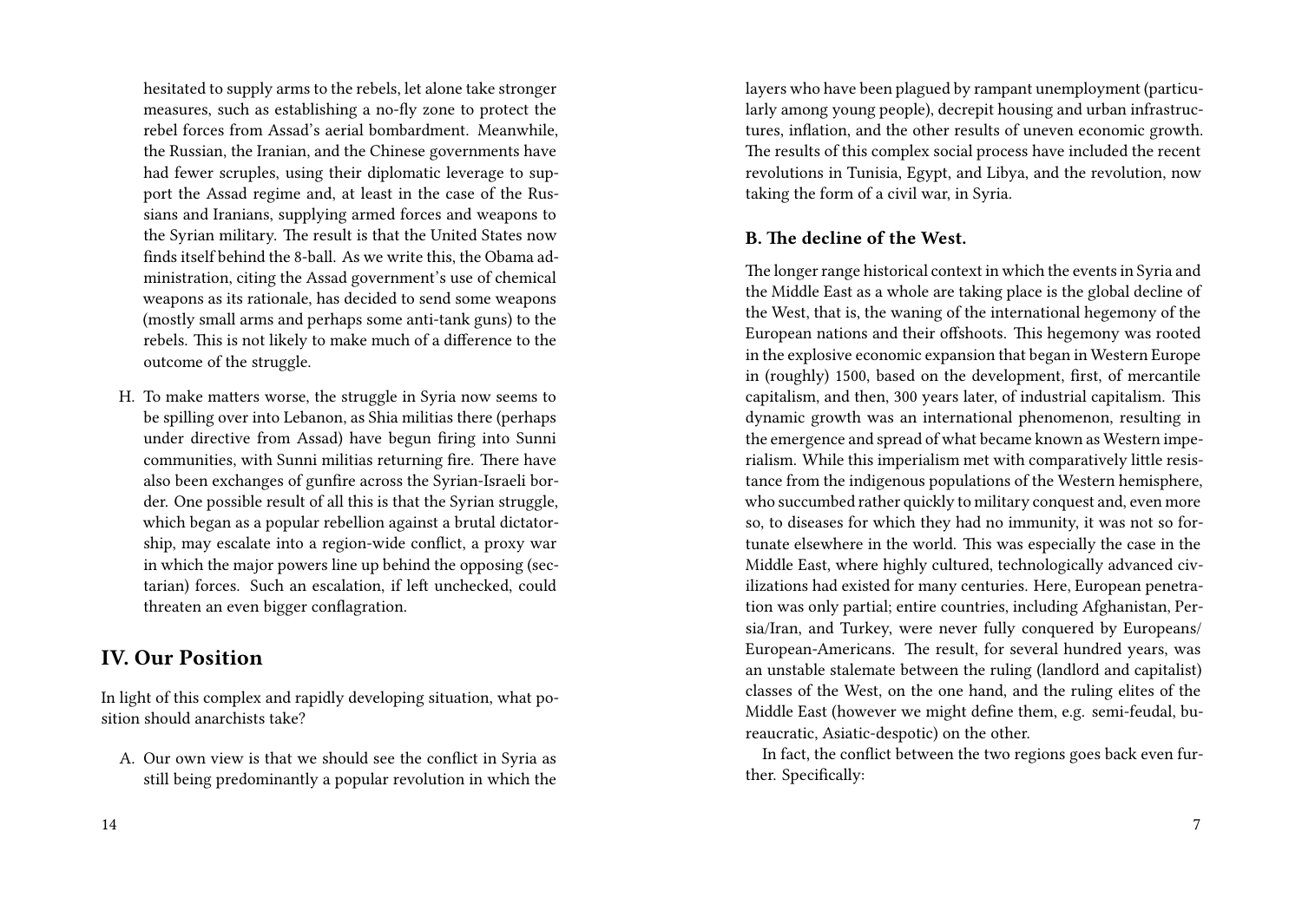- 1. The explosive growth of Islam and Islamic civilization throughout the Middle East, into south and southeast Asia, across north Africa, and into Europe (Spain and southern France) in the late  $7<sup>th</sup>$  and early  $8<sup>th</sup>$  centuries; and
- 2. The counter-attack by the Europeans, in the form of the Reconquista in Spain and, later, the Crusades.

When looked at from this long-term perspective, what we see is a trans-epochal conflict between two regions/cultures/civilizations, in which, at the moment, the European/Euro-American, after centuries of aggressive expansion, has moved onto the defensive. This "war of civilizations" remains, however vaguely, in the historic memories of the peoples of the Middle East to this day and fuels much of the nationalism and religious fanaticism that is now so prevalent throughout the region.

#### **C. The problem of imperialist imposed national identities.**

It is important to remember that one important outcome of this centuries-old conflict, and particularly its more recent developments, is that many of the existing nation-states of the Middle East are artificial constructions. When it became clear that the multi-ethnic (Turkish-dominated) Ottoman Empire would collapse after World War I, the British and the French, in the secret Sykes-Picot Agreement of 1916, drew largely arbitrary lines on the map to demarcate modern national states (where before there had been only historical/geographical regions or administrative divisions). They then parceled out these states to themselves, (e.g., Lebanon and Syria to the French; Palestine, Jordan, and Iraq to the British). The result was that, in contrast to Europe, where nation states (and corresponding nationalities) had centuries to take shape and be consolidated, in the Middle East (and in the Balkan Peninsula, which was under Turkish/Islamic rule for centuries), missiles being sent to the government might wind up being used against itself, launched missile strikes into Syria. Most recently, Hezbollah, worried about the eventual defeat of its Syrian patron and a victory for the Sunni majority, has sent its own well-trained military forces into the fray. Their presence, it seems, was crucial to the recent government victory in retaking the border town of al-Qusayr from the rebels.

G. Although from early on, the United States has verbally and diplomatically indicated its support of the struggle against the Assad regime, it is not clear how much this policy has been motivated by a serious commitment to the rebels and how much by the need to protect its image as the promoter of bourgeois democracy, both in the region and internationally. The US ruling class has always been extremely wary of mass struggle, large numbers of lower class people mobilizing to fight for their needs. Such masses can easily "get out of control," that is, fall under the influence of "irresponsible" forces, abandon non-violent struggle, and threaten political overturns that are inimical to the US's imperialist interests. For this reason, the US almost always prefers to see very slow, very moderate, and very peaceful political change, preferably under the tutelage of one or more outside (read "imperialist") country. This is the case even when, all other things being equal, the US imperialists would prefer to see a pro-Western, democratic regime in power in Syria in place of the unpredictable, and often anti-US, Assad dictatorship. Along with the war-weariness of the US population and the fiscal need to cut the US military budget, it is this that explains the tepid, vacillating nature of the United States' response to the Syrian struggle. Probably most important in hindsight, the US, fearing the escalation of violence (and worried about weapons getting into the hands of fundamentalist militias),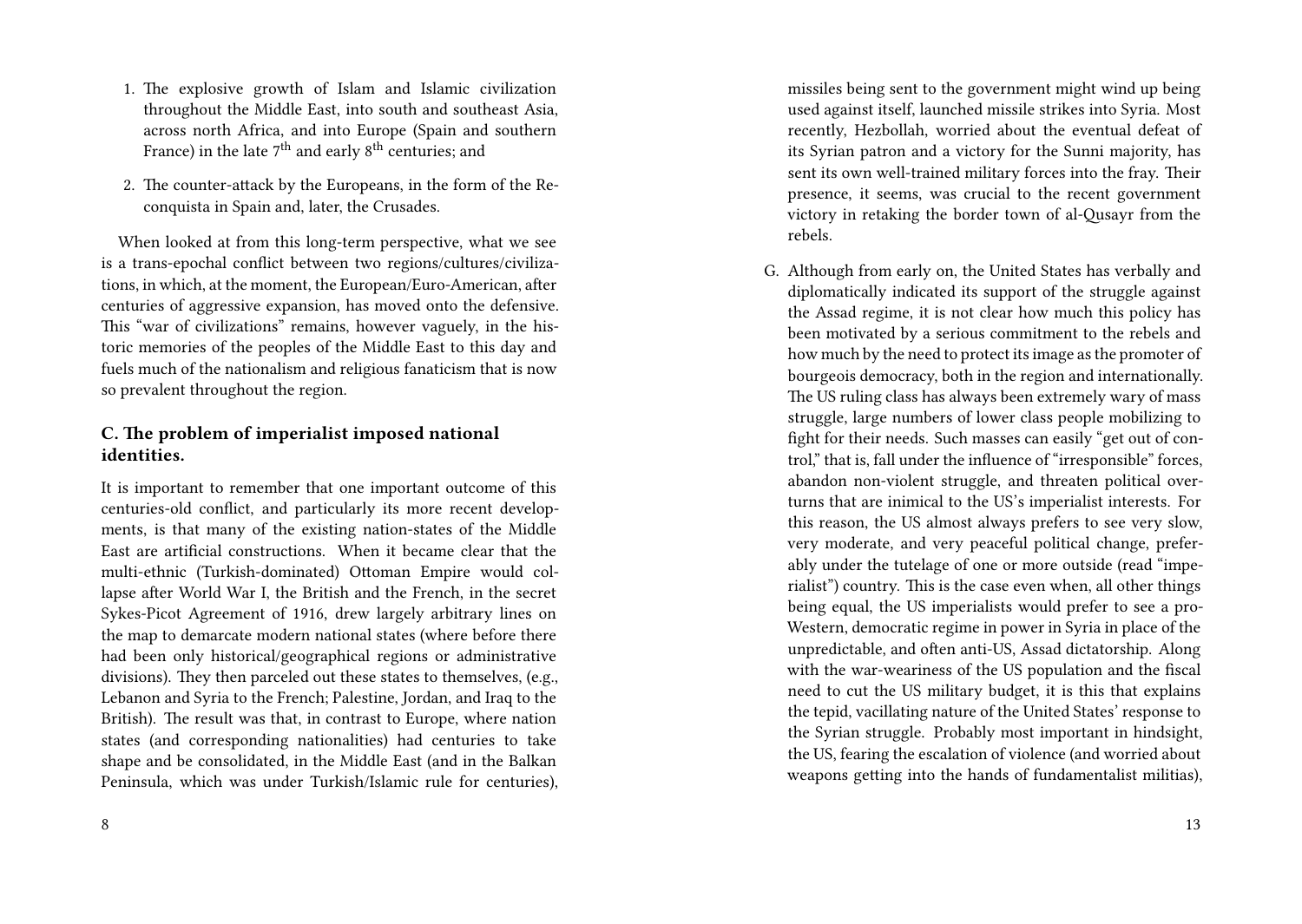up government control and allowing private enterprise in banking and other sectors of the economy. More recently, he tried to achieve a rapprochement with US imperialism, by, among other things, withdrawing from Lebanon. Two results of these policies were a drastic increase in corruption and an intensification of the desire of the Syrian population for greater political freedom.

- E. While the struggle in Syria began on a non-violent basis and eventually mobilized significant sectors of the Syrian people, the aggressive, extremely brutal response of the government forced the opposition to arm itself. One result of this has been the militarization of the struggle. This has forced the unarmed masses of people to the sidelines (and into refugee camps in Turkey, Jordan and Lebanon) and turned what had been a popular revolution into a civil war between the Syrian government, backed by the Alawite minority, on the one hand, and opposition militias, supported by the Sunni majority, on the other. Despite great odds, including brutal aerial bombardment and the likely use of chemical weapons on the part of the regime, the rebel forces, eventually and for the most part organized under the banner of the Free Syrian Army, put the regime onto the defensive and forced it into ever-smaller pieces of territory.
- F. Unfortunately, the militarization of the struggle and its protracted nature have increasingly internationalized the conflict. At first, this was largely a question of outside commando forces, such as the Sunni fundamentalist militia, Al Qaeda in Iraq, joining the fighting on the side of the rebels. Somewhat later, the conflict on the border with Turkey wound up drawing a response from the Turkish military. Meanwhile, as the Russians have stepped up their military aid to the Assad regime, the Israelis, concerned that

the process of nation-building had to take place very rapidly, in a haphazard fashion. It is largely because of this that, aside from the conflicts among the states in the area, many of the states comprise what should be seen as "imperialist imposed national identities." In these countries (e.g., Iraq, Syria, Lebanon, Jordan, and Israel/Palestine), people define themselves as much, or even more, by sectarian considerations (e.g., whether a person is a member of a Sunni, Shia, Alawite, Druze, Christian, or Jewish community) than by nationalistic commitments to the nations of which they are a part.

## **III. The Syrian Revolution**

- A. The Syrian revolution broke out in March of 2011, as a largely spontaneous movement among the middle and lower classes of Syria, primarily young, and primarily, although not exclusively, urban. It began in Dar'a, in southern Syria, and for many months grew in militancy, size, and scope on a nonviolent basis: sit-ins, mass demonstrations, and land occupations. Its main demands centered on the immediate needs of the people, primarily for jobs, and the need to set the stage for a transition to a more democratic political system after three decades of a brutal dictatorship under the Assads.
- B. The Assad dynasty was established by Hafez al-Assad, who rose to power through the Syrian Air Force, the Syrian wing of the Arab Socialist Ba'athist Party, and the government. Involved in several coups, through which the Ba'ath party (in 1963) and he himself (in 1971) gained full power, Assad served as Minister of Defense, Prime Minister, and, ultimately, President. (Although, under the constitution promulgated by Assad in 1973, the president is elected by the Syrian population every seven years, there has usually been only one candidate on the ballot.) Upon the elder